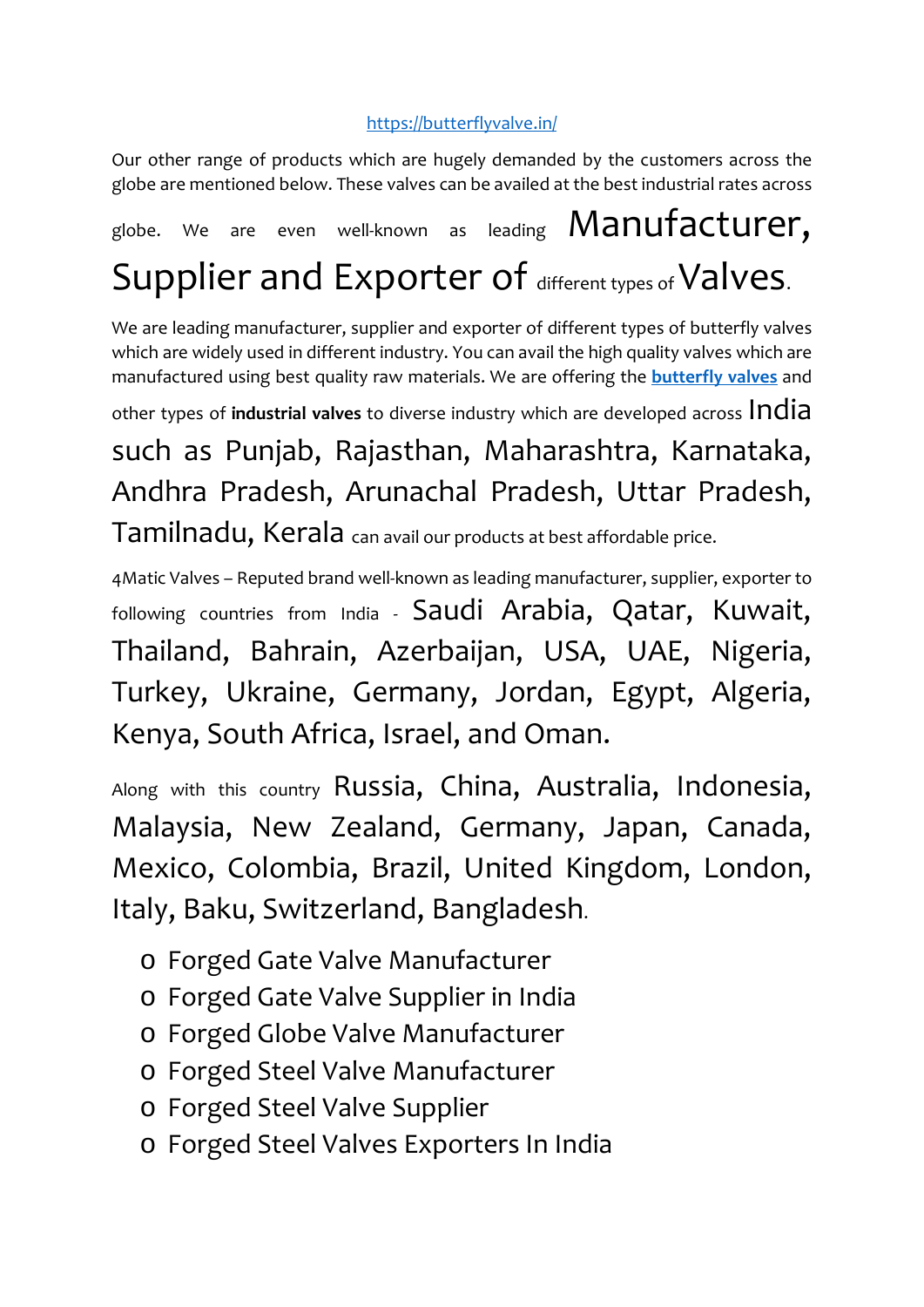- o Forged Ball Valve Manufacturer
- o Globe Valve Manufacturer
- o Globe Valve Supplier In India
- o Gate Valve Manufacturer
- o Gate Valve Exporter
- o Gate Valve Supplier in India
- o Lined Valves Manufacturers
- o Lined Valves Exporter
- o Motorized Damper Valve Manufacturer
- o Flow Control Valve Manufacturer
- o Safety Valve manufacturer
- o Pressure Relief Valve manufacturer
- o Triple Offset Valve manufacturer
- o Triple Offset Valve supplier
- o High Performance Butterfly Valve
- o High Performance Butterfly Valve Manufacturers
- o AWWA Butterfly Valves
- o AWWA Butterfly Valves Manufacturer
- o Electric Actuator Manufacturers
- o Pneumatic Actuator Manufacturer
- o Motorized Ball Valve Manufacturer
- o Motorized Valves Manufacturer
- o Motorized Butterfly Valve Manufactures
- o Motorized Ball Valve Exporter
- o Motorized Butterfly Valve Exporter
- o Centric Disc Butterfly Valves Manufacturer
- o Double Offset Butterfly Valve Manufacturer
- o Triple Offset Butterfly Valves Manufacturer
- o Control Ball Valves Manufacturer